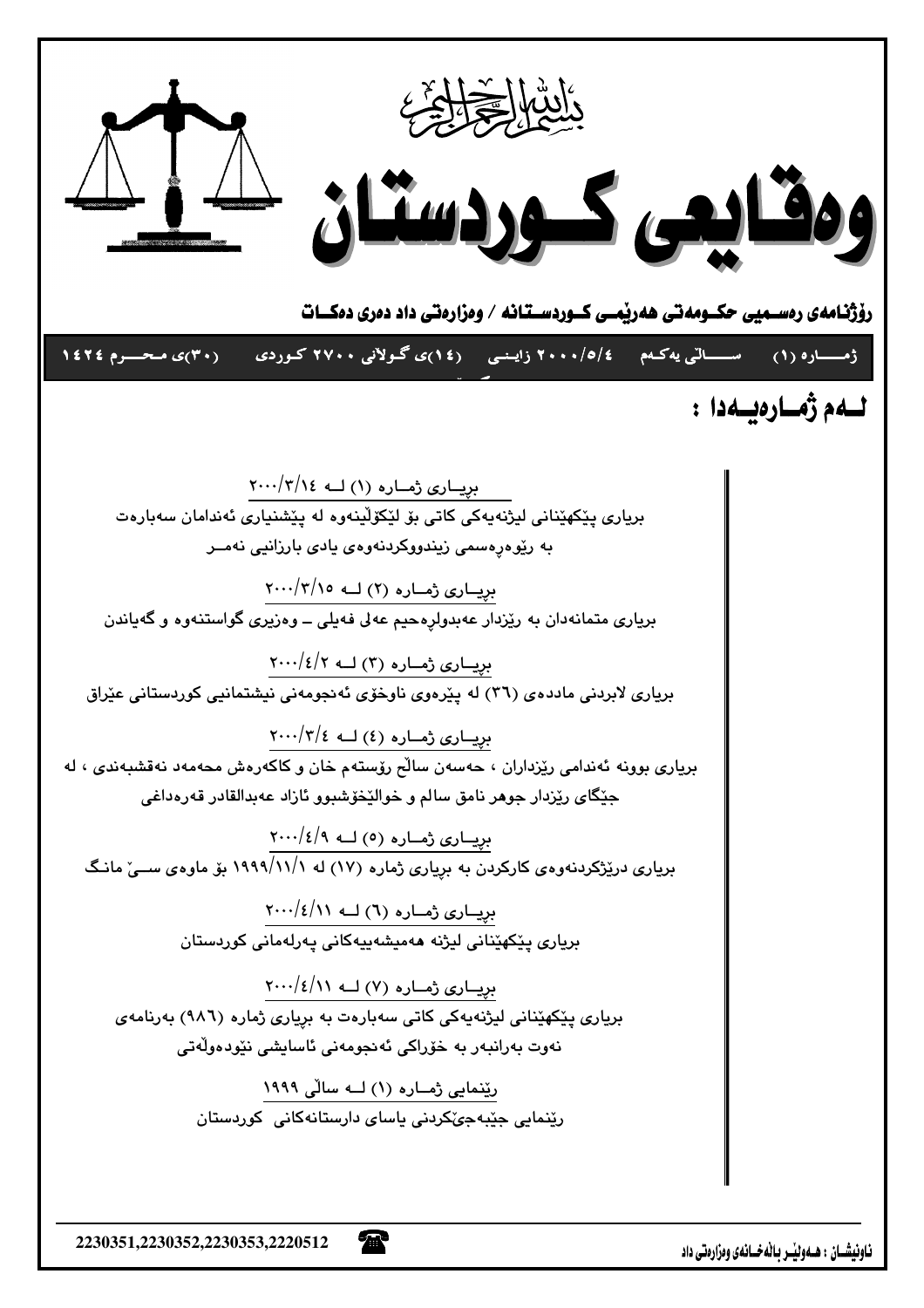

## به نساوي خسواي به خشسندهو ميهرهبسان

ىه نــاوى گەنــــەوە ئه نجــومهني نيشتمـانيي كوردســـتـاني عيْــراق ىريسارى ژەسسارە ١٠ میْژووي بريسار : ٢٠٠٠/٣/١٤

" بـريــــار"

پشت به حوکمهکانی مادده(٤٧) له پـهيږهوی نـاوخوّی ئهنجوومـهن ، ژمـاره(١) ی سـالّی ١٩٩٢ی هـهموارکراو، ئهنجوومهنی نیشتمانیی کوردستانی عیّراق له دانیشتنی ژماره(۲) ی خوّیدا که له روّژی ۲۰۰۰/۳/۱٤ دا بهسترا بریاری ئەمەي خوارەوەي دا:

**يهگــهم:** پێکهێناني ليژنهپهکي کاتي بۆ لێکۆڵپنەوه له پێشنيارهکاني ئـهم ئەندامـه بەرێزانـهي ئەنجوومـەن کـه لـه خوارهوهدا ناویان هاتووه دهربارهی رئ و رهسمی تایبهت بهزیندووکردنـهوهی یـادی لـه دایکبـوونی رابـهری نەتەوەيى كورد بارزانى نەمر لە(١٤)ى ئادارى ھەموو سالٽِكدا.

دوومم: ليژنه که لهم بهريزانهي خوارهوه ييّك ديّت :

- ۰۱ فرەنسۆ ھەرىرى.
- ٢. سەركىس ئاغا جان.
	- ۰۳ ئەجمەد سالار.
	- ٤. سەعيد يەعقوبى.
- ٥. د.ناسح عەبدولغەڧور
- ٦. محەمەد حەسەن بالتە.
	- ۰۷ عبدولخالق زەنگەنە.
		- ۰۸ سپروان کاکهیی.
			- ٩. زەھرا حاجى.
- ۰۱۰ نوێنەرێك له ليست*ى* مۆر .

**ســيْيــهم:** ليژنهی پێك **م**اتوو دهبيّ ههماههنگي لهگهلّ وهزيری كاروباری ئهنجوومهني وهزيران بكا، يان ئـهو لايهنـهی كه لهلايەن سەرۆكايەتى ئەنجوومەنى وەزيرانەوە تـەخويل كـراوە بـۆ گەيـشتن بـە باشـترين شـێواز بـۆ رئ ورهسميٰ که پنويسته دهستنيشان بکريٰ بوْ ئەو زينـدوو کردنــهوه مێژووپيــهي لــه دايـك بـوون کــه شــياوي گرنگی پێدان بێت.

چــوارهم: دهبيّ ليژنهي بيّك هاتوو ريّنماييهكاني دهربارهي بابهتهكه پــيش تــهواو بـووني خـولي گرييداني ئيستا كـه يێشكەش بە ئەنجوومەن بكات.

**بينجــهم:** ئەم بريارە لە رۆژنامەي پەرلەمان بلاّودەكريّتەوە.

د.رۆژنسورى شساوەيس ســهرۆکی ئه نجومەنی نیشتمانیی کوردستانی عیــراق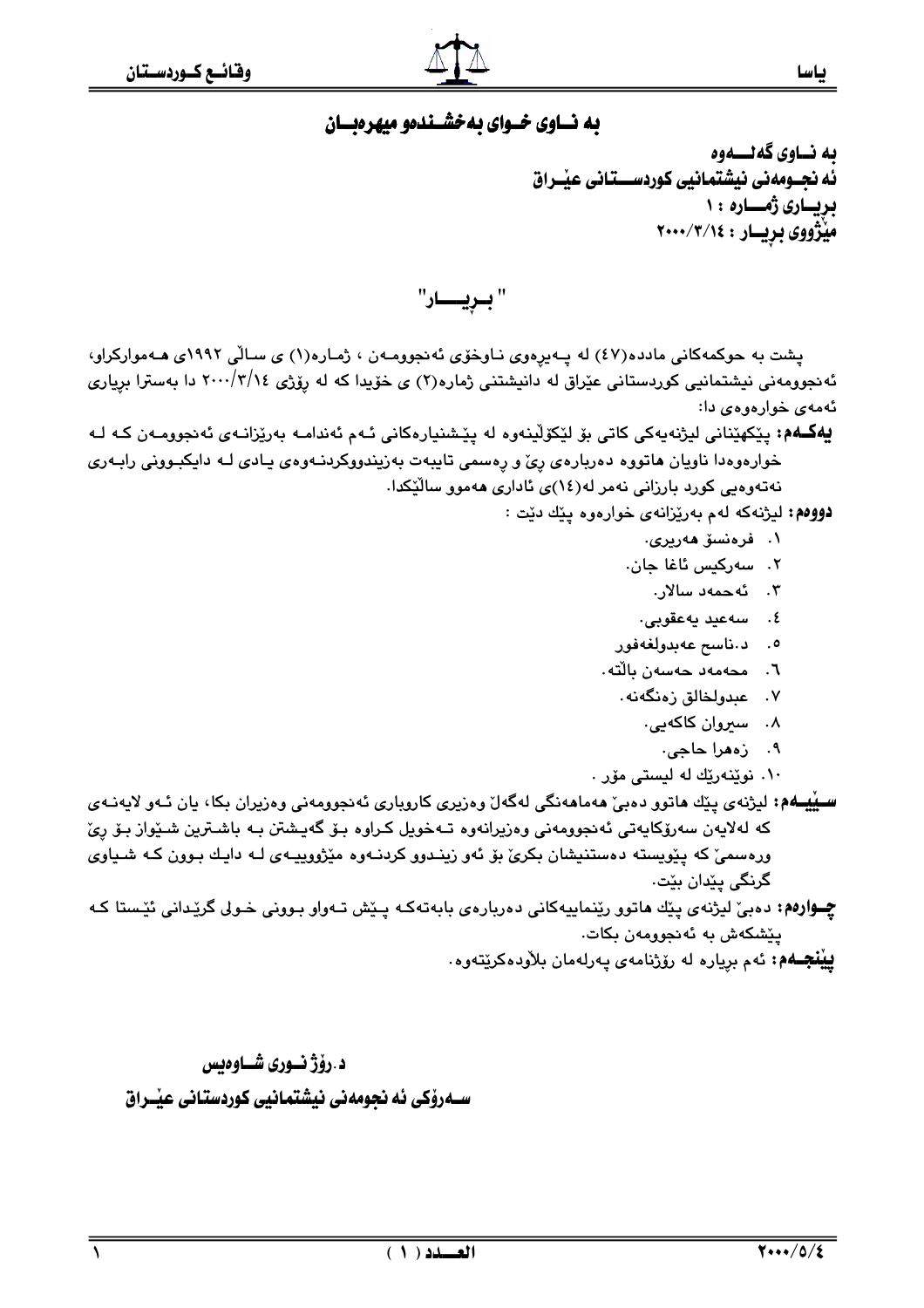

#### به نساوی خسوای به خشسندهو میهرهبسان

ىه نــاوى گەنــــەوە ئه نجــومهني نيشتمـانيي كوردســـتـاني عيْــراق ىريسارى ژەسسارە : ۲ مێژووي بريسار : ٧٠٠٠/٣/١٥

" بريـــار"

پشت به حوکمی برگه (٤) ی مادده (٥٦ ) له ياسای ژماره (١) ی سـالّی ١٩٩٢ ی هـهموار کـراو، هـهروهها لهسـهر داواکاري سەرۆکى ئەنجوومەنى وەزيران ، ئەنجوومەنى نېشتمانىي كوردستانى عيّراق لە دانيشتنى ژمارە(٣) يـدا كـه له ۲۰۰۰/۳/۱۵ دا بهسترا بریاری ئهمهی خوارهوهیدا: **یهکهم:** متمانه دان به رِی٘زدار عهبدولرهحیم شَیٚخ عهلی فهیلی <sup>—</sup> وهزیری گواستنهوهو گهیاندن . **دوومم:** ئەنجوومەنى وەزيرانى ھەرپمى كوردستانى عيّراق دەبيّ ئەم بريارە جيّبەجيّ بكا **سيپيهم:** ئهم برياره له مێژووي ئيقرار کردنيپهوه جێبهجيّ دهکريّ و له رۆژنامهي رەسميشدا بلاّودهکرێتهوه .

د.رۆژ نـوري شـاوەبس سـەرۆكى ئە نحومەنى نىشتمانىي كوردستانى عىـْراق

#### به نساوی خسوای به خشسندهو میهرهبسان

به نساوي گه نسسهوه ئه نجــومهني نيشتمـانيي كوردســـتـاني عيْــراق بريــاری ژمـــاره : ۳ میْژووي بريسار : ۲۰۰۰/٤/۲۰۰۰

بـهینی حـوکمی برگـه (۸) لـه مـادده (٥٦) ی یاسـای ژمـاره(۱) ی سـالّی(۱۹۹۲) ی هـهموار کراو،هـهروهها لهسـهر داواکاري ژمارەي ياسايي ئەندامانى ئەنجوومەنى نېشتمانيى کوردستانى =عێراق ، ئەنجوومـەن لـە دانپىشتنى رۆژى ۲۰۰۰/٤/۲ ی خۆیدا بریاری ئهمهی خوارهوهی دا: **یهکهم:** لابردنی (إلغـاء) کردنـی مـاددهى سىوشەشـهم لـه پێـرهوى نـاوخۆى ئەنجوومـەنى نيـشتمانيى کوردسـتانى عٽراقي ههموار کراو. **دوومم:** ئهم برياره له رۆژى ئيقرار كردنييەوه جێبەجى دەكرى و له رۆژنامەي رەسمىشدا بلاّودەكرێتەوە .

#### د.رۆژنـوري شــاوەىس

سـهروْکي ئه نجومهني نيشتمانيي کوردستاني عيْــراق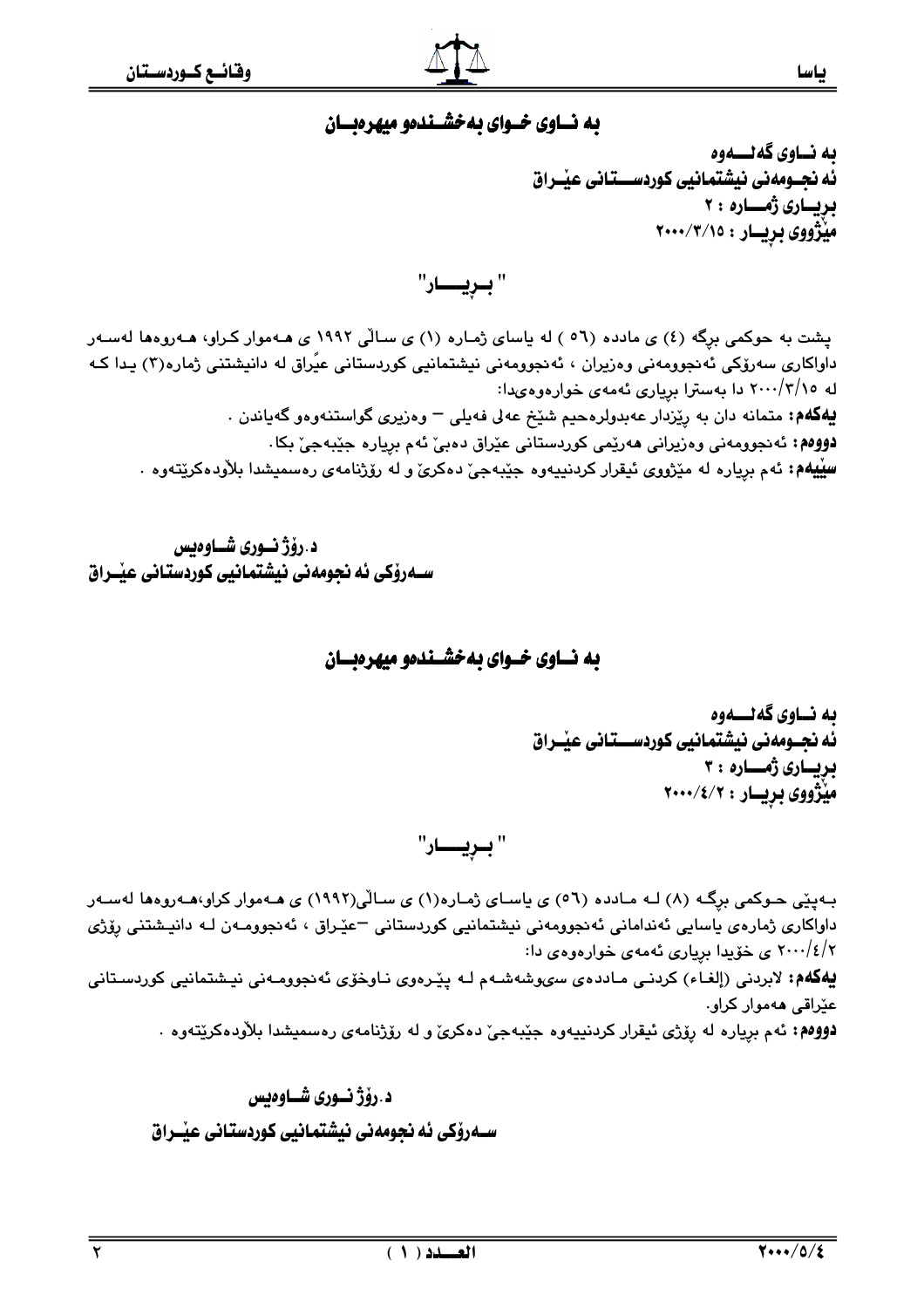

## به نساوی خسوای به خشسندهو میهرهبسان

ىه نــاوى گەلــــەوە ئه نجــومهني نيشتمـانيي كوردســـتـاني عنـْـداق بريسارى ژەسسارە : ٤ میّژووی بریسار : ۲۰۰۰/٤/۲۰۰۰

" بــريــــــــار"

یشت به حوکمهکانی مادده (٤٤) له یاسای ژماره(۱) ی سالّی (۱۹۹۲)ی ههموار کراو، برگـه ۲/أ ویرگـه ۱/ب لـهمادده(۳۰) یپّـرهوی .<br>ناوخۆی ئەنجومەنی نیشتمانیی کوردستان ژمـارە(۱) ی سـالّی ۱۹۹۲ی هـەموار کـراودا، هـەروەها لەسـەرداواکاری مەکتـەبی سیاسـیی یارتی دیموکراتی کوردستان (خودان لیستی ههڵبژاردن) به نووسراوی ژماره (۲۹٦) بـان لـه ۲۰۰۰/۳/۱۳ دا ، ئهنجوومـهنی نیـشتمانیی کوردستانی عیّراق له دانیشتنی روّژی ۶/۰۰// یدا بریاری ئهمهی خوارهوهی دا: **بېهکهم: م**ەردوو لەم يالێوراوانەي کەلە خوارەوەدا ناويان ماتووەو لە نێوان ليـستى مەلبـژاردنى يـارتى ديمـوکراتى کوردسـتانى عێـراق

دان، جێگای ههردووك لهو ئهندامانهی پێشوو دهگرنهوه كه كورسیپهكانیان به بهتالی ماونهتهوه:

۰۱ ريزدار حهسهن سالّم روستهم خان له جێگای ريزدار جهوهر نامق سالم.

٢. ريّزدار كاكەرەش محەمەد نەقشبەندى لەجێگاى خوالێخۆشبوو ئازاد عبدولقادر قەرەداغى.

**دووهم:** ئهم برياره لهرۆژى (٢/٤/٣ ) هوه دهخرێته كار .

سيپهم: له رۆژنامهى رەسمىدا بلاودەكريتەوە .

د .رۆژ نسورى شساوەيس ســهروْکی ئه نجومهنی نیشتمـانیی کوردستـانی عیْــراق

به نساوي خسواي به خشسندهو ميهرهبسان

به نساوي گەلسىموە ئه نجــومەنى نيشتمانيى كوردســـتـانى عيْــراق بريسارى ژمساره : ٥ میژووی بریسار : ۲۰۰۰/٤/۹۰

#### " **ب**ــريـــــــار"

پشت بهو دهسهلاٌتهی که به پێی برگه (۳) ی مادده(۲) لهیاسای ژماره(۱۰) ی سالّی (۱۹۹۷) پێمان دراوهو، لهسـهر ئـهو بنهمایـهی که ئهنجوومهنی نیشتمانیی کوردستانی عیّراق لهدانیشتنی روّژی۶/۱/۱۰۰۰ دا پاساکاری کردووه ئهم بریارهماندا:

۰۱ \_ بریاری ژماره(۱۷) ی ئه نجوومهنی نیشتمانیی کوردستانی عیّـراق کـه لـه روّژی ۱۹۹۹/۱۱/۲ ده رجـووه ، لـه روّژی تـهواو بـوونی ماوهي کار پێکردنييهوه بۆ ماوهي سهٽمانگي ديکه درێژ دهکرێتهوه.

۲. ئهم بریاره له رۆژی ئیقرار کردنیپهوه له ۰۹/٤/۹ دهخرێته کارو ، له رۆژنامهی رهسمیشدا بلاّودهکرێتهوه .

د.رۆژنسورى شساوەبس

سےدروکی ئه نحومەنی نیشتمانیی کوردستانی عیّـراق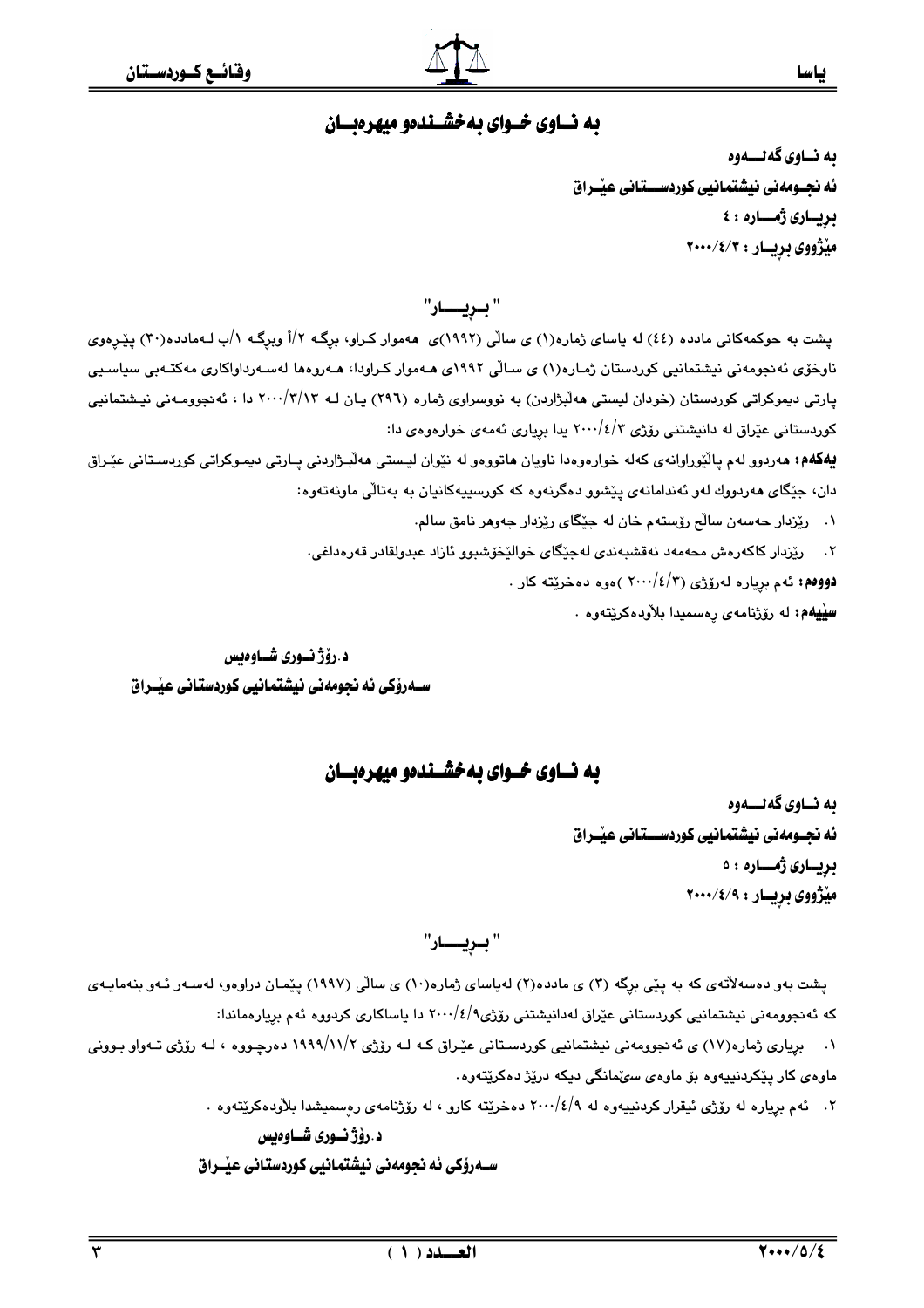

## به نساوي خسواي به خشسندهو ميهرهبسان

به نــاوي گهلــــهوه ئه نجــومهني نيشتمـانيي كوردســـتـاني عيْــراق بريسارى ژمساره : ٦ میژووی بریسار: ٢٠٠٠/٤/١١

" بويـــار"

یشت به حوکمی مادده (۳۸) له پیرِهوی ناوخوّی ئه نجوومـهنی نیـشتمانیی کوردسـتانی عیّـراق ژمـاره (۱)ی سـالّی (۱۹۹۲)ی هه موارکراو، ئه نجوومه ن له دانیشتنی رۆژی ۲۰۰۰/٤/۱۱ پدا بریاری ئه مه ی خوارهوه ی دا :-**يەكەم :** يێكهێنانى ليژنە ھەميشەپيەكانى ئەنجوومەن بەم جۆرەي خوارەوە :<sup>—</sup> ۰/ لیژنهی کاروباری یاسایی :

#### ٠١ محەمەد حەسەن يالەتە

- ۲. شێروان ناسح حەيدەرى
- ۰۳ كاكەرەش محەمەد نەقشىبەندى
- ٤. محەمەد سەعىد ئەجمەد پەغقوبى
	- ٥. سەڧەر محەمەد حسێن
		- ٦. حسٽن عهلي کهمال

#### ۲/ لیژنهي کاروباري دارايي و ئابووري :

- ۰۱ جەميل عەبدى سندى
- ٢. بوترس سخريا مورمز
	- ٠٣ بورهان عهلى جاف
- ٤. حەميد سەليم ميران
- ٥. شەفيقە فقىٰ عەبدولْلا
- ٦. شەڧىق ئەمىن محەمەد
- ٠٧ محەمەد ئەمين مەولوود ئەمين

#### ٢/ ليژنهي كاروباري ناوخوْ :

- ٠١ سەعيد عەلى خان
- ٢. كانەبى عەزيز ئەحمەد
	- ۰۳ حسێن عهلی کهمال
	- ٤. رەقىب حسێن مەلا
- ٥. شێروان ناسح حەيدەرى
- ٦. محەمەد حەسەن بالّەتە
	- ۰۷ بورهان عهلی جاف

٤/ ليژنمى كاروبارى ييشەسازى و كشتوكالْ و ئاودێرى و يلاندانان و ئاوەدانكردنەوە :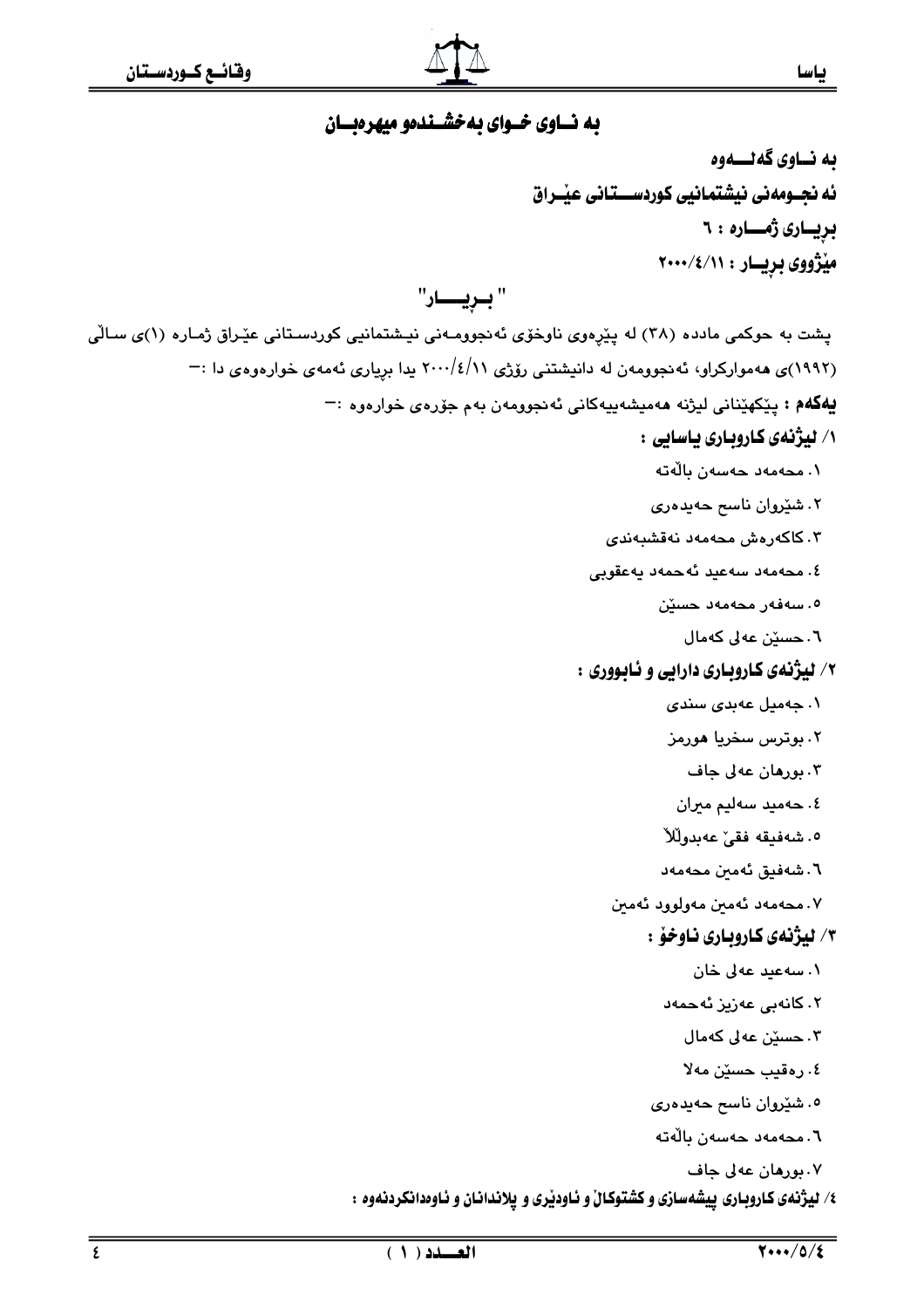- ١. ئەحمەد عەلى عومەر
- ٢. ئيبراهيم سەعيد محەمەد
- ۰۳ محەمەد ئەمىن مەولوود ئەمىن
	- ٤. سەعيد محەمەد سدىق
- ٥. كاكەرەش محەمەد نەقشىبەندى
	- ٦. عوسمان حەسەن دزەيى
		- ۰۷ حهمید سهلیم میران

## ه/ لیژنمی رؤشنبیری و یهیوهندییهکان :

- ۰۱ ئەحمەد سالار عەبدولواحيد
	- ٢. فەوزيە عيزەدىن رەشىد
- ۰۳ قاسم محەمەد قاسم ( د. رزگار )
	- ٤. زەھرە حاجى تەھا
	- ٥. ئيبراهيم سەعيد محەمەد
	- ٦. ئەكرەم عيزەت نەجيب
- ۷. سەرتىپ محەمەد حسێن ( سىروان كاكەبى )
	- ۸. عەبدولخالق محەمەد رەشىد زەنگەنە
		- ۹. زاھير محەمەد ئيبراھيم
		- ١٠. شەمائيل نەنو بنيامين

## ٦ / ليژنهى پهروهردمو فيْركردنى بالآ :

- ۰۱ . ناسح غەفور رەمەزان
- ٢. عەڧان عوسمان نەقشبەندى
	- ۴. زەھرە حاجى تەھا
	- ٤. د. سەليم عەلى ملو
	- ە. عوسمان حەسەن دزەيى
	- ٦. رەجەب شەعبان تەيب
- ٧. وريا ئەحمەد محەمەد ئەمىن
	- ۸. ئەكرەم عاشور عۆدىش

#### ۷ / لیژنمی خزمهتگوزارییه گشتییهکان و تهندروستی و کۆمهلایهتی :

- ٠١. مهلا هادي خدر كويْخا
- ۲. مامەند محەمەد ئەمىن بابكر
	- ۰۳ نیهاد نورهدین رهشید
	- ٤. فرحان عەبدوللا شرفانى
	- ٥. شەڧيق ئەمين محەمەد
- ٦. عەڧان عوسمان نەقشبەندى
	- ۰٫۰۷ قەيس دۆرالى سەعيد
- ٨. محەمەد سەعيد ئەحمەد يەعقوبى
	- ٩. مەلا محەمەد تاھىر زين العابدين
		- ١٠. سهلام كەريم خان مەحمود

# ٨/ ليژنهي سكالأكان و مافي مرؤﭬ :

۰۱ عەبدولخالق محەمەد رەشيد زەنگەنە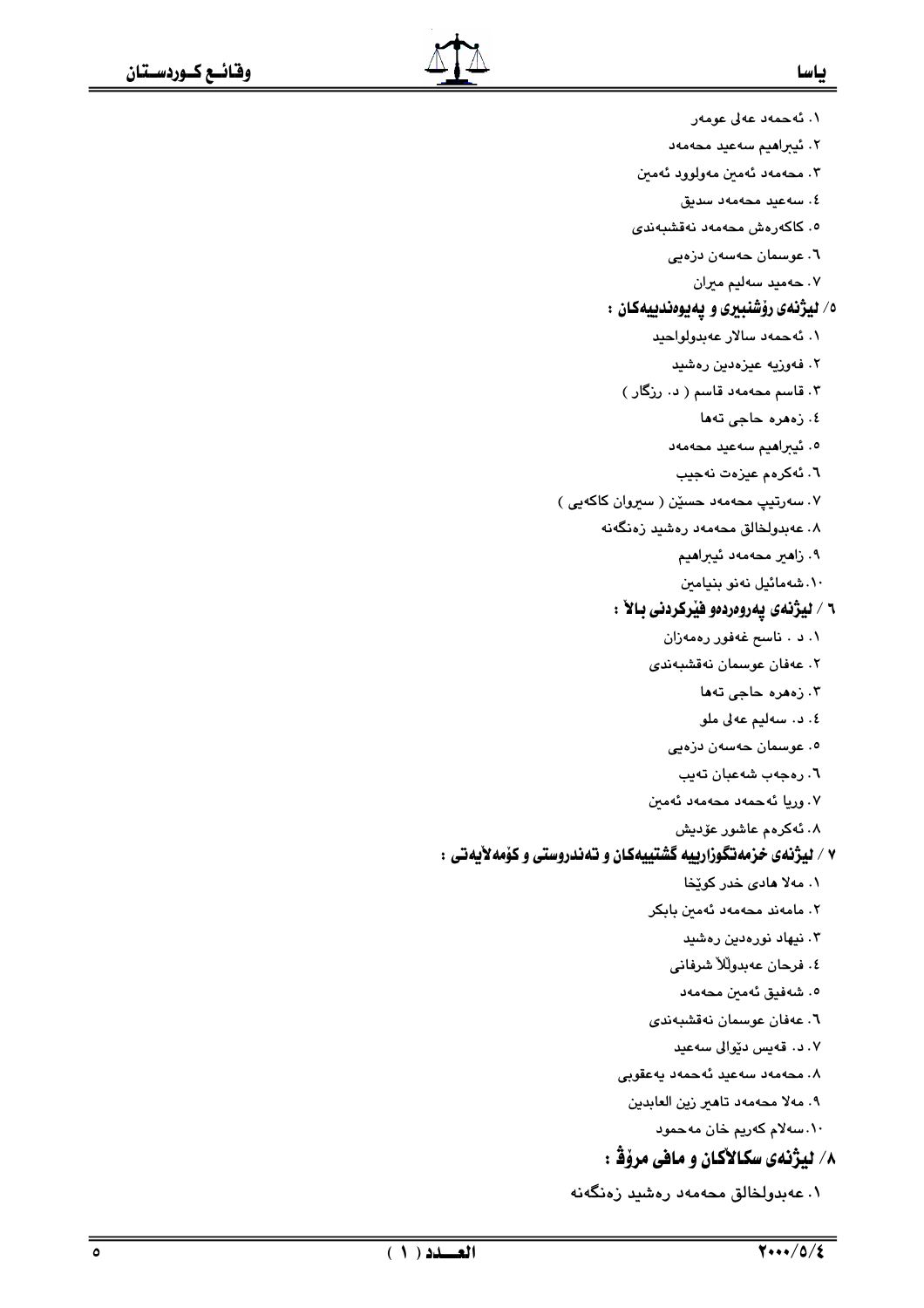ياسا ٢. يەحيا محەمەد عەبدولكەريم ۴. سەڧەر محەمەد حسێن ٤. رەجەب شەعبان تەيب ٥. فەوزيە عيزەدىن رەشىد ٦. ئەكرەم عاشور عۆدىش ٠٧ ئەكرەم عيزەت نەجيب ۹/ ليژنهي ئهوفاف و كاروباري ئيسلامي : ٠١ مهلا محهمهد تاهير زين العابدين ۲. مەلا مەحمود فندى دێرشەوى ٠٣ مهلا موحسن خاليد مفتى ٤. مەلا تەھا محەمەد تەھا ٥. مەلا تەلّحە سەعيد يەعقوبى ٦. جەۋھەر ئەجمەد شاۋاز ۰۷ یوسف جهمیل میران ۱۰/ لیژنهی کاروباری ییشمهرگه : ٠١ جەعفەر عەلى عەبدولعەزيز ٢. سواره محهمهد ئهمين ٠٣ موحسن سالّم عهبدولعهزيز (ئامێدى) ٤. يار ئەحمەد ئەفراسياب ٥. ﺣﻪﺳﻪﻥ ﺳﺎﯓﻢ ﺭﯙﺳﺘﻢ ﺧﺎﻥ .<br>٦. سەرتيپ محەمەد حسێن ( سیروان کاکەيي) ۰۷ یوسف جهمیل میران دووهم : پشت بهبرگه (٣)ی مادده (٣٩) له پێرهوی ناوخوّی ژماره (١)ی سـالّی ١٩٩٢ ی هـهموارکراوی ئهنجوومـهن، ليژنــه پێـك ماتووهكـان لهسـهريانه سـهرۆك و جێگـرى سـهرۆك و بږياردهرێـك بـۆ خۆيـان لــه نێـوان ئهندامهكانيانـدا مەلىژێرن. **ســيْيهم :** ئهم برياره له رۆژى ئيقراركردنييەوه جێبەجىٚ دەكرىٰ و له رۆژنامەي رەسميشدا بلاّودەكرێتەوە. د .رؤژ نسوري شساوهيس ســـهروْکی ئه نجومهنی نیشتمانیی کوردستانی عیّــراق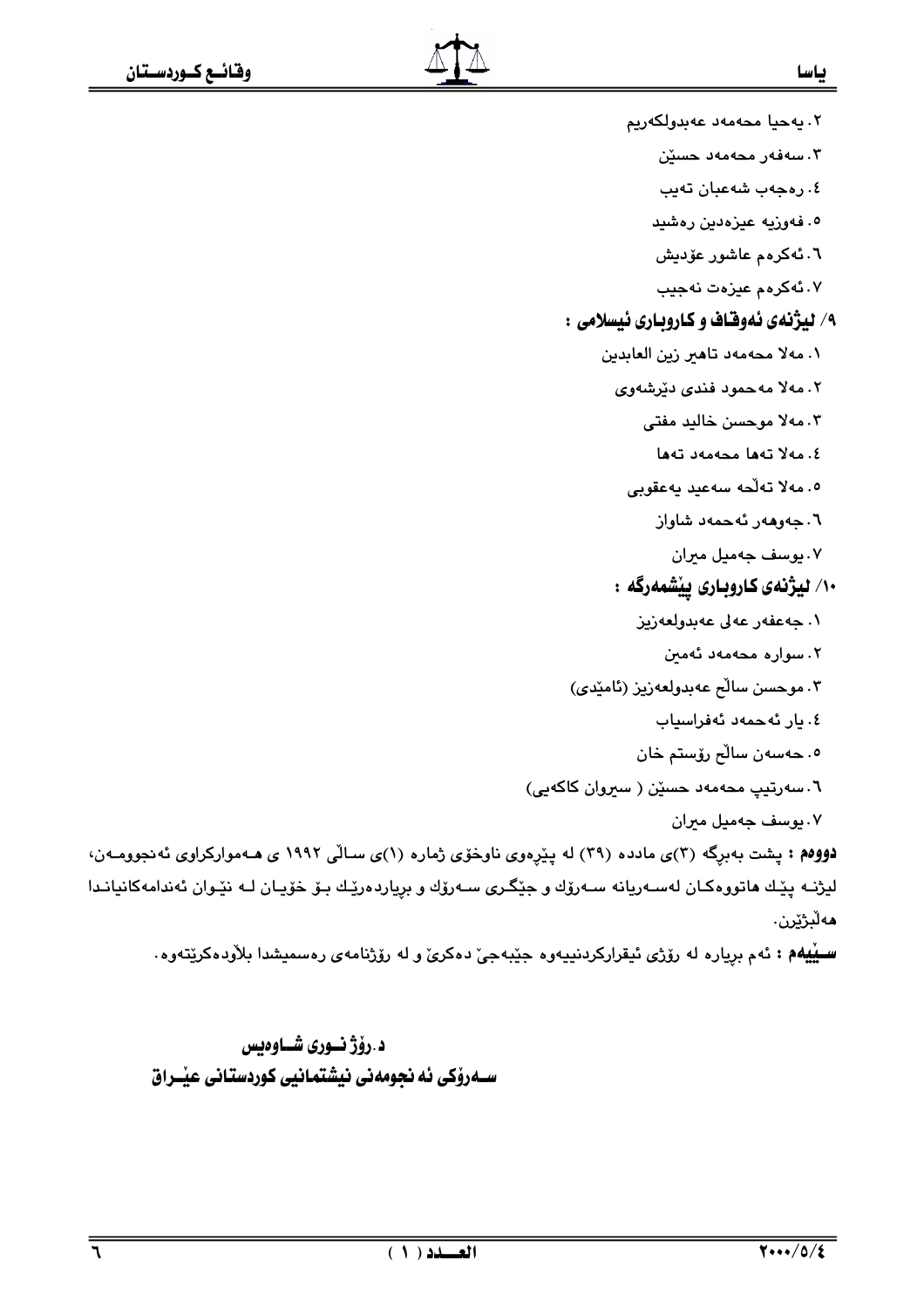## به نساوي خسواي به خشسندهو ميهرهبسان

به نــاوي گهلــــهوه ئه نجــومهني نيشتمانيي كوردســـتـاني عيْــراق بريسارى ژمساره : ٧ ميزووى بريسار: ٢٠٠٠/٤/١١

" بريـــار"

پشت به حوکمی مادده (٤٧) و برِگه (ا) له ماددهی (٤٨)ی پیّرهوی ناوخوّی سالّی ١٩٩٢ی

هەمواركراوي ئەنجومەنى نيشتمانيى كوردستانى عێراق ، ئەنجومەن لە دانيشتنى ژمارە (٧) يدا له رۆژى ٢٠٠٠/٤/١١ بريارى ئەمەي خوارەوەيدا : **يهكسهم :** پێكهێنـانى ليژنهيـهكى كـاتى تايبـهت بـه برِيـارى ئهنجومـهنى ئاسايـشى نێـو دهوڵـهتى ژمـاره (٩٨٦) و بەرنامەي (نەوت بەرامبەر بە خۆراك) ئەوەندەي كە پەيوەندى بە كوردستانى عێراقەوە ھەيە. **دووهم :** لیژنهکه به سهرۆکایەتی سکرتێری ئەنجومەنی نیشتمانیی و ئەندامێتی نوێنەرێك دەبیٚ لەھەر پەکێك لە لیژنە ھەميشەييەكانى ئەنجومەن. **سـينيهم: ئ**هم برِياره له رۆژى ئيقراركردنيهوه له ٢٠٠٠/٤/١١ دهكهوييّته كار. **چــوارهم :** له رۆژنامهى رەسمىدا بلاودەكرێتەوە.

> د .رؤژ نسوری شساوهیس ســهروکی ئه نجومهنی نیشتمانیی کوردستانی عیـّـراق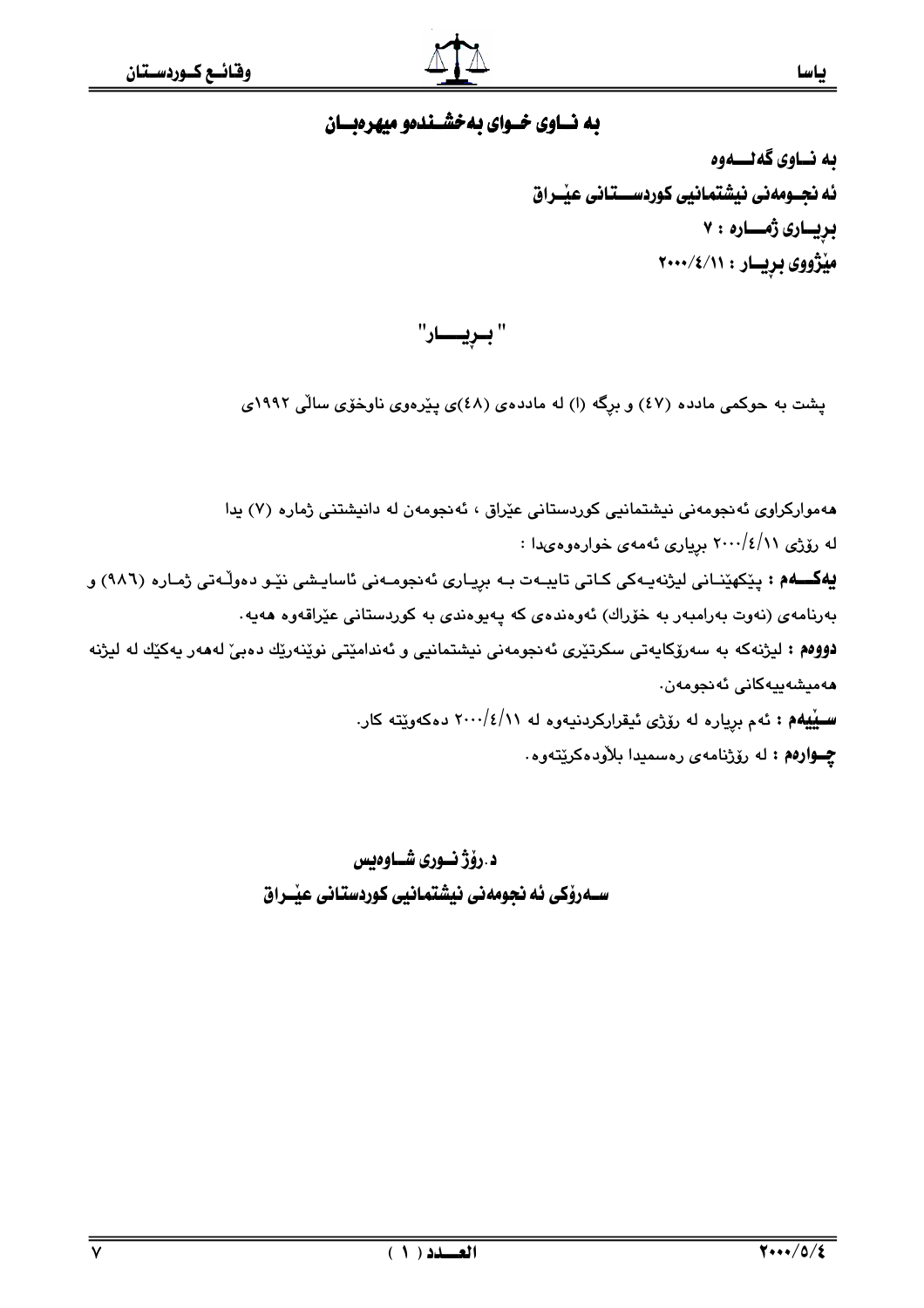

## تسم الله الرحمن الرحيم

" قسرار "

أستناداً الى المـادة (٤٧) مـن النظـام الـداخلي للمجلـس الـوطني رقـم (١) لـسنة ١٩٩٢ المعـدل، قـرر المجلـس الـوطني لكوردستان العراق بجلسته المرقمة (٢) والمنعقدة بتأريخ ١٤/ ٢٠٠٠/٣ مايلي : اولاً ؛ تشكيل لجنة مؤقتة لدراسة مقترحات السادة أعضاء المجلس حول المراسيم الخاصة بأحيـاء ذكـرى مـيلاد قائـد الأمة البارزاني الخالد في ١٤/ أذار من كل سنة. **ثَـانياً :** تتكون اللجنة من السادة المدرجة أسمائهم أدناه: ١) فرنسو هريري ٢) سركيس أغا جان ۳) أحمد سالار ٤) سعيد يعقوبي ٥) د . ناصح عبدالغفور ٦) محمد حسن بالته ۷) عبدالخالق زنگەنە ۸)سیروان کاکهیی ۹) زهرا حاجي ١٠) ممثل عن القائمة البنفسجية **ثَـالثـّا**ً : على اللجنة المشكلة التنسيق مم السيد وزير شؤون مجلس الـوزراء او الجهـة المخولـة مـن قبـل رئاسـة مجلـس الوزراء للوصول الى أفضل الصيغ للمراسم المطلوب تحديدها لاحياء الذكرى التأريخية للميلاد بما يستحق من أهتمام. رالِعاً : على اللجنة المشكلة تقديم توصياتها الى المجلس حول الموضوع قبل أنتهاء دورة الأنعقاد الحالية. خامساً : ينشر القرار في جريدة البرلمان.

د رۆژ نورى شـاويس رئيس المجلس الوطني لكوردستان ـ العراق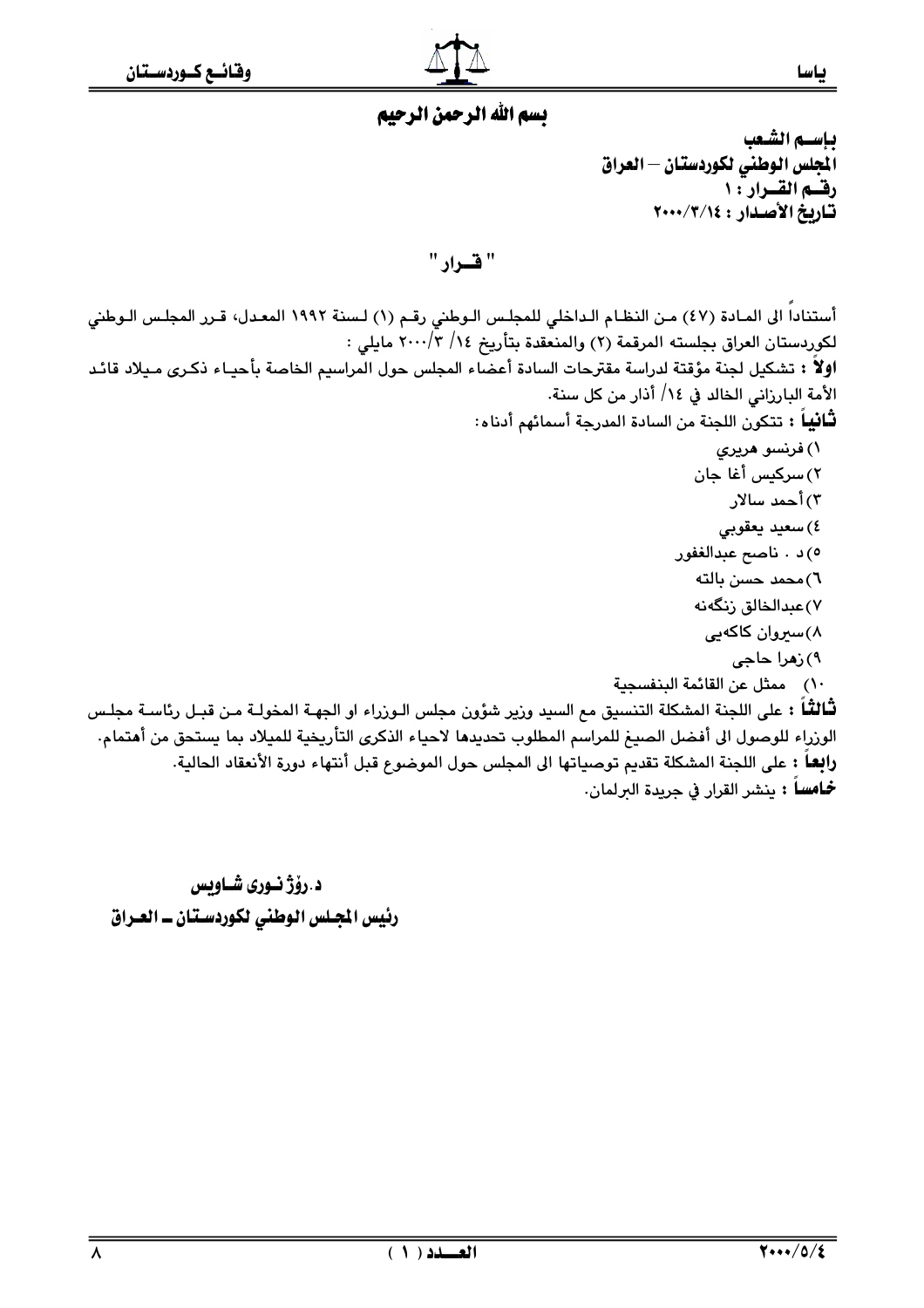## تسم الله الرحمن الرحيم

بإسسه الشعب المجلس الوطني لكوردستان – العراق رقسم القسرار : ٢ تاريخ الأصدار : ٢٠٠٠/٣/١٥

" فسرار "

استنادالحكم الفقرة (٤) من المادة (٥٦) من القانون رقم (١) لسنة١٩٩٢ المعدل ، وبناءاً على ما عرضه رئيس مجلس الوزراء ، قرر المجلس الوطني لكوردستان العراق بجلسته المرقمة (٣) والمنعقد في ٢٠٠٠/٣/١٥ مايلى: --اولاً : منح الثقة للسيد عبدالرحيم شيخ علي فيلي \_ وزيراً للنقل والمواصلات. **ثـّانيا :** على مجلس الوزراء لاقليم كوردستان تنفيذ هذا القرار. **ثَـالثـًا** : ينفذ هذا القرار من تاريخ اقراره وينشر في الجريدة الرسمية.

د .رۆژ نـورى شـاويس رئيس المجلس الوطني لكوردستان ــ العـراق

## بسم الله الرحمن الرحيم

باستم الشعب الجلس الوطني لكوردستان — العراق رقسم القيرار : ٣ تاريخ الأصدار : ٢٠٠٠/٤/٢٠٠٠

" قسرار "

إستناداً الى أحكام الفقـرة(٨) مـن المـادة(٥٦) مـن القـانون رقـم(١) لـسنة ١٩٩٢ المعـدل وبنـاءاً علــى ماعرضـه العـدد القانوني من اعضاء المجلس الوطني لكوردستان العراق، قرر المجلس بجلسته المنعقدة بتأريخ ٢/٤/٢-٢٠ مايلي: أولاً : تلغى المادة السادسة والثلاثون من النظام الداخلي للمجلس الوطني لكوردستان العراق المعدل. **ثَـانياً :** ينفذ هذا القرار من تاريخ اقراره وينشر في الجريدة الرسمية.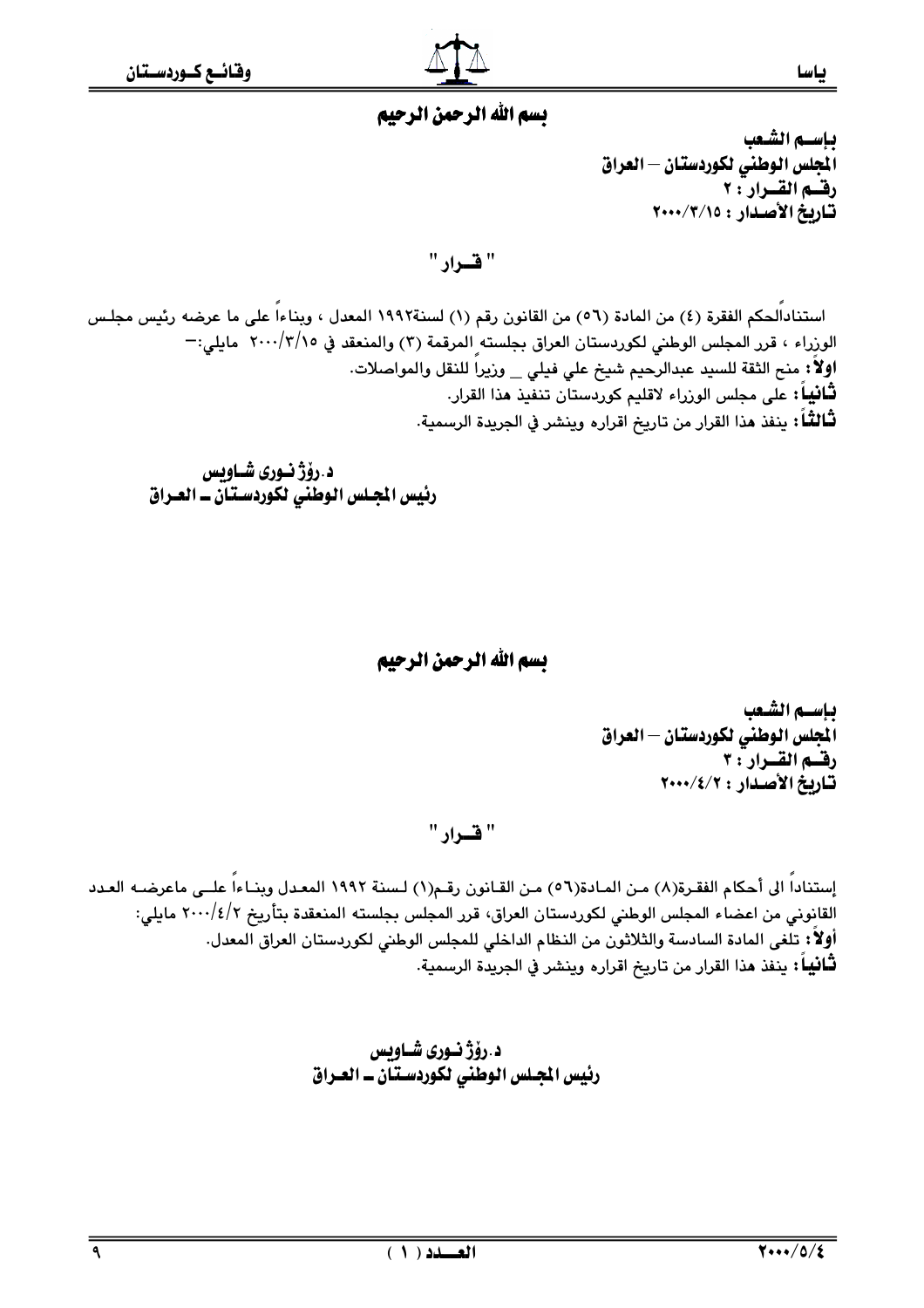# بسم الله الرحمن الرحيم

باستم الشعب الجلس الوطنى لكوردستان — العراق رقسم القسرار : ٤ تاريخ الأصدار : ٢٠٠٠/٤/٣

## " فسرار "

استناداً الى احكام المادة (٤٤) من القانون رقم (١) لسنة (١٩٩٢) المعدل والفقرة ٢/أ والفقرة١/ب مـن المـادة(٣٠) مـن النظـام الـداخلي للمجلـس رقـم (١) لـسنة (١٩٩٢) المعـدل وبنـاءاً علـى طلـب المكتـب الـسياسي للحـزب الـديمقراطي الكوردستاني المرقم(٢٩٦) في ٢٠٠٠/٣/١٣ (صاحب القائمة الانتخابية) قرر المجلس الوطني لكوردستان العـراق بجلـسته المنعقدة بتاريخ ٢٠٠٠/٤/٢ مايلي: أولاًً : يحل المرشحان المدرج اسماهما أدناه والواردان ضمن القائمة الانتخابيـة للحـزب الـديمقراطي الكوردسـتاني محـل

العضوين السابقين واللذين شغر مقعداهما، وكما يلي: السيد حسن صالح روستم خان محل السيد جوهر نامق سالم.  $\rightarrow$ السيد كاكه ره ش محمد النقشبندي محل المرحوم ازاد عبدالقادر القرداغى  $-\tau$ ثَّنَافَيْهَا : يعتبر هذا القرار نافذا اعتبارا من ٤/٢/٠٠٠/٤ . **ثَـالثَـا**ً : ينشر في الجريدة الرسمية.

د.رۆژ نورى شـاويس رئيس الجلس الوطني لكوردستان ــ العـراق

بسم الله الرحمن الرحيم

بإسسه الشعب المجلس الوطني لكوردستان – العراق رقسم القسرار : ٥ تاريخ الأصدار: ٢٠٠٠/٤/٩

## " قدرار "

إستنادا الى الصلاحية المخولة لنا بموجب الفقرة(٣) من المادة الثانية من القانون رقم(١٠) لسنة١٩٩٧ وبناءاً على مـا شرعه المجلس الوطني لكوردستان العراق بجلسته المنعقدة بتاريخ ٢٠٠٠/٤/٩ قررنا إصدار القرار الآتي: يمدد العمل بالقرار المرقم(١٧) في ١٩٩٩/١١/٢ الصادر عـن المجلـس الـوطني لكوردسـتان العـراق لمـدة ثلاثـة  $\rightarrow$ أشهر اعتبارا من تاريخ انتهاء نفاذه .

ينفذ هذا القرار اعتباراً من تاريخ اقراره في ٢٠٠٠/٤/٩ وينشر في الجريدة الرسمية .  $-\tau$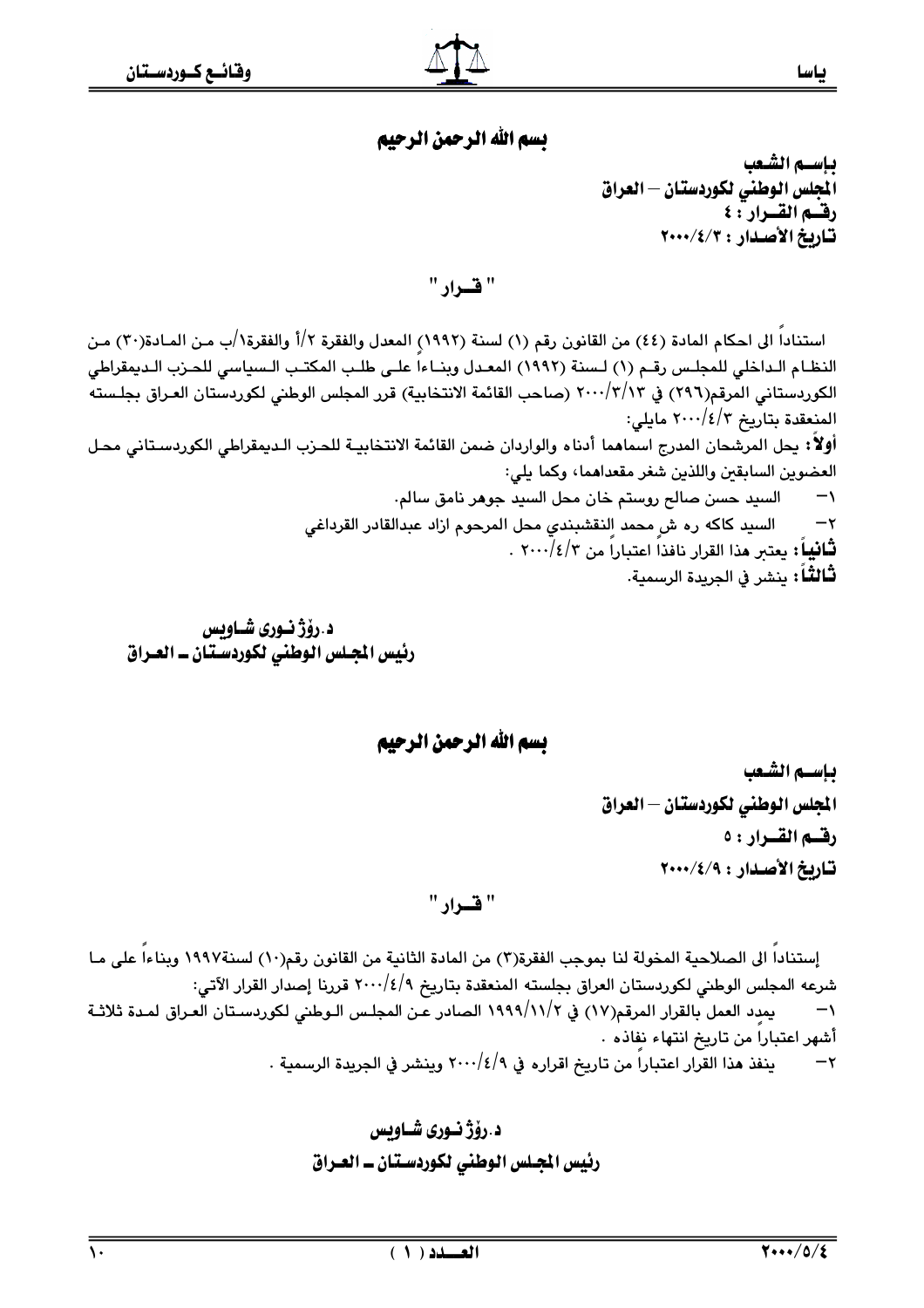# بسم الله الرحمن الرحيم

بإسسه الشعب المجلس الوطني لكوردستان – العراق رقسم القسرار: ٦ تاريخ الأصدار: ١١/١٤/٠٠٠

#### " قىرار "

إستناداً لحكم المادة (٣٨) من النظام الداخلي للمجلس الوطني لكوردستان العراق رقم(١) لسنة ١٩٩٢ المعـدل، قـرر المجلـس في جلسته المنعقدة في ٢٠٠٠/٤/١١ ما يلي: أولاً : تشكيل اللجان الدائمية للمجلس على الوجه الاتي: ١ اللجنة القانونية: ۰۱ محمد حسن بالته ۰۲ شیروان ناصح حیدری ۰۳ کاکه ره ش محمد نقشبندی ٤٠ محمد سعيد أحمد يعقوبي ۰۵ سفر محمد حسي*ن* ۰<mark>٦ حسين على كمال</mark> ۰۷ أبراهيم عبدالقادر دوغرمچى ٢\_ لجنة شؤون المالية والاقتصادية : ۰۱ جمیل عبدی سندی ۰۲ بطرس سخریا هرمز ۰۳ برهان على جاف ٤٠ حميد سليم ميران ٠٥ شفيقة فقى عبدالله ٠٦ شفيق أمين محمد ٠٧ محمد أمين مولود أمين ٣\_ لجنة الشؤون الداخلية : ۰۱ سعید علی خان ۰۲ کانبی عزیز أحمد ۰۳ حسی*ن* علی کمال ٤٠ رقيب حسين ملا ۰۵ شيروان ناصح حيدري ٠٦ محمد حسن بالته ۰۷ برهان علی جاف ٤ \_ لجنة الصناعة وشؤون الزراعة والري والتخطيط والتنمية والاعمار: ۰۱ أحمد على عمر ٠٢ أبراهيم سعيد محمد ۰۳ محمد أمين مولود أمين ٤٠ سعيد محمد صديق ۰۵ کاکه رةش محمد نقشبندی ٠٦ عثمان حسن دزه یی ۰۷ حمید سلیم میران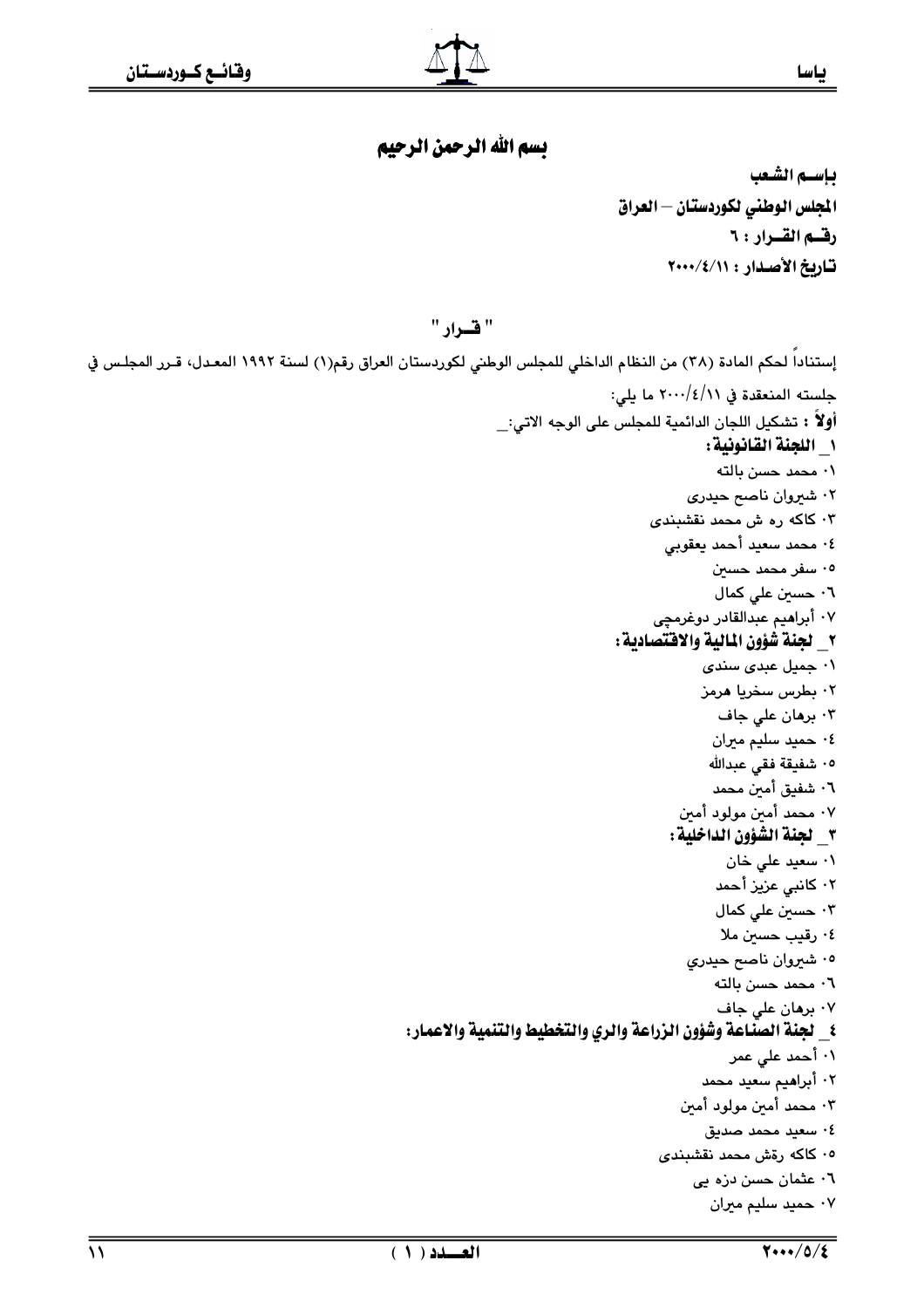## ٥- لحنة العلاقات و الثقافة : ٠١. أحمد سالار عبدالواحد ٢. فوزية عزالدين رشيد ۰۳ قاسم محمد قاسم ( د. رزگار) ٤. زهرة حاجي طه ٥. أبراهيم سعيد محمد ٦. أكرم عزت نجيب ۷. سرتيپ محمد حسين ( سيروان کاکهيی ) ۰۸ عبدالخالق محمد رشید زنگەنه ٩. ظاهر محمد أبراهيم ١٠. شمائيل ننو بنيامين

## ٦- لجنة التربية و التعليم العالي :

۰۱ د تاصح غفور رمضان ٢. عفان عثمان نقشبندي ٣. زهرة حاجي طه ٤. د . سليم على ملو ٥. عثمان حسن دزه یی ٦. رجب شعبان طيب ٧. وريا أحمد محمدأمين ۸. أكرم عاشور عوديش

## ٧- لجنة الخدمات العامة و الصحة و الشؤون الأجتماعية :

٠١. ملا هادى خضر كويخا ٢. مامند محمدأمین بابکر ۰۳ نهاد نورالدین رشید ٤. فرحان عبدالله شرفاني ٥. شفيق أمين محمد ٦. عفان عثمان نقشبندى ۰۷ د قیس دیوالی سعید ٨. محمد سعيد أحمد يعقوبي ٩. ملا محمد طاهر زين العابدين ١٠. سلام كريم خان محمود

## ٨- لحنة حقوق الأنسان و الشكاوي :

- ۰۱ عبدالخالق محمد رشید زنگهنه
	- ٢. يحيى محمد عبدالكريم
		- ۴. سفر محمد حسين
		- ٤. رجب شعبان طيب
		- ٥. فوزية عزالدين رشيد
		- ٦. أكرم عاشور عوديش
			- ٧. أكرم عزت نجيب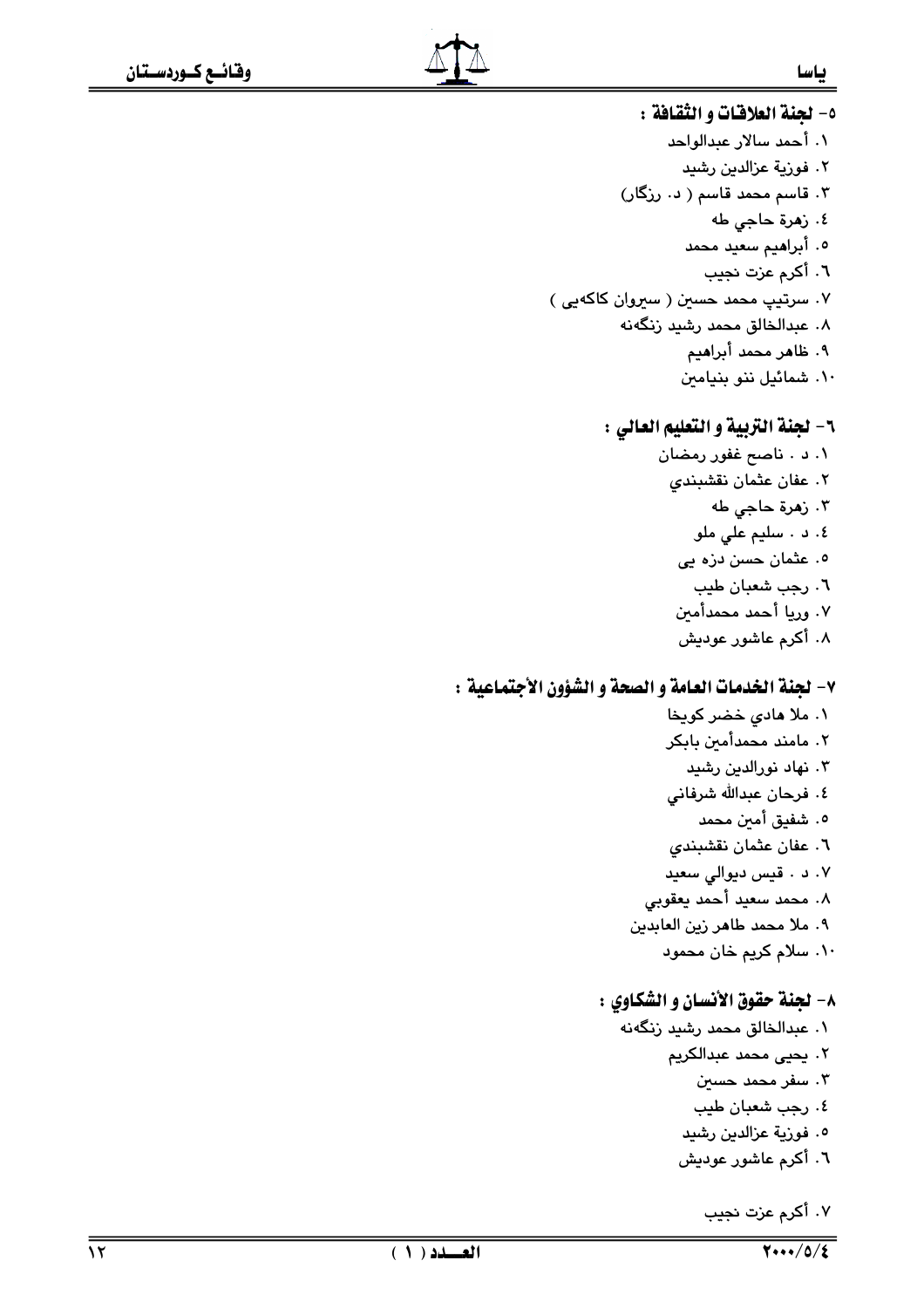٩- لجنة الأوقاف والشؤون الأسلامية : ٠١ ملا محمد طاهر زين العابدين ۲. ملا محمود فندی دیرشوی ۰۳ ملا محس*ن* خالد مفتي ٤. ملا طه محمد طه ٥. ملا طلحة سعيد يعقوبي ٦. جوهر أحمد شاواز ۰۷ یوسف جمیل میران ١٠- لجنة شؤون البيشمركه : ٠١ جعفر على عبدالعزيز ٢. سواره محمدأمين ٠٣ محسن صالح عبدالعزيز ( ئاميدى ) ٤. يار أحمد أفراسياب ٥. حسن صالح روستم خان ٦. سرتيث محمد حسين ( سيروان كاكهيى ) ٧. یوسف جمیل میران **ثـَّانيـاً :** على اللجان المشكلة أنتخاب رئيس و نائباً للرئيس و مقرراً لها من بين أعضائها إستناداً للفقرة (٣) مـن المـادة (٣٩) من النظام الداخلي للمجلس رقم (١) لسنة ١٩٩٢ المعدل. لْتَـالثُـاً : ينفذ القرار من تأريخ إقراره و ينشر في الجريدة الرسمية.

د .رۆژ نـورى شـاويس رئيس المجلس الوطني لكوردستان ـ العراق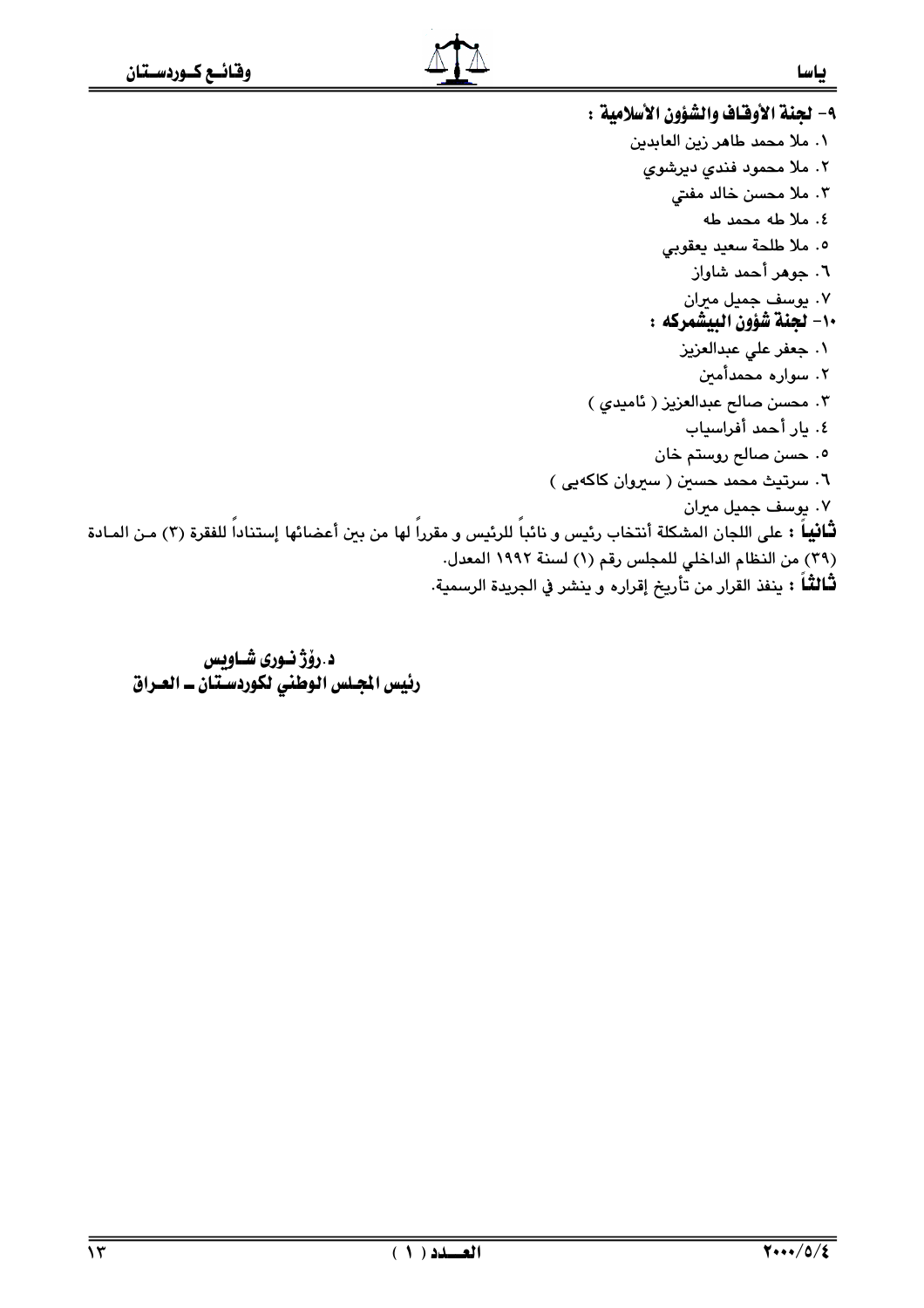# بسم الله الرحمن الرحيم

ياسيم الشّعب المجلس الوطنى لكوردستان — العراق رقسم القسرار: ٧ تاريخ الأصدار: ٢٠٠٠/٤/١١

# " فسرار "

إستناداً لحكم المادة (٤٧) و الفقرة ( أ ) مـن المـادة ( ٤٨ ) مـن النظـام الـداخلي للمجلـس الوطـــني لكوردســــتان — العراق لسنة ١٩٩٢ / المعدل قرر المجلس الوطني لكوردستان العراق بجلسته المرقمـة ( ٧ ) المنعقـدة بتـأريخ ١١ / ٤ / ٢٠٠٠ ما يلي : أولاً : تشكيل لجنة مؤقتة بخصوص قرار مجلس الأمن الدولي رقم ٩٨٦ و برنـامج ( الـنفط مقابـل الغـذاء ) قـدر تعلـق الموضوع بكوردستان - العراق. **ثْـانياً :** تكون اللجنة برئاسة سكرتـر المجلس الوطني و عضوية ممثل عن كل لجنة دائمية في المجلس. لْتَالِمْتُهُ : يعتبر هذا القرار نافذاً بتأريخ إقراره في ١١ / ٤ / ٢٠٠٠. **رابعا**ً : ينشر ڧ الجريدة الرسمية.

> د.رۆژنـورى شـاوىس رئيس المجلس الوطني لكوردستان ــ العـراق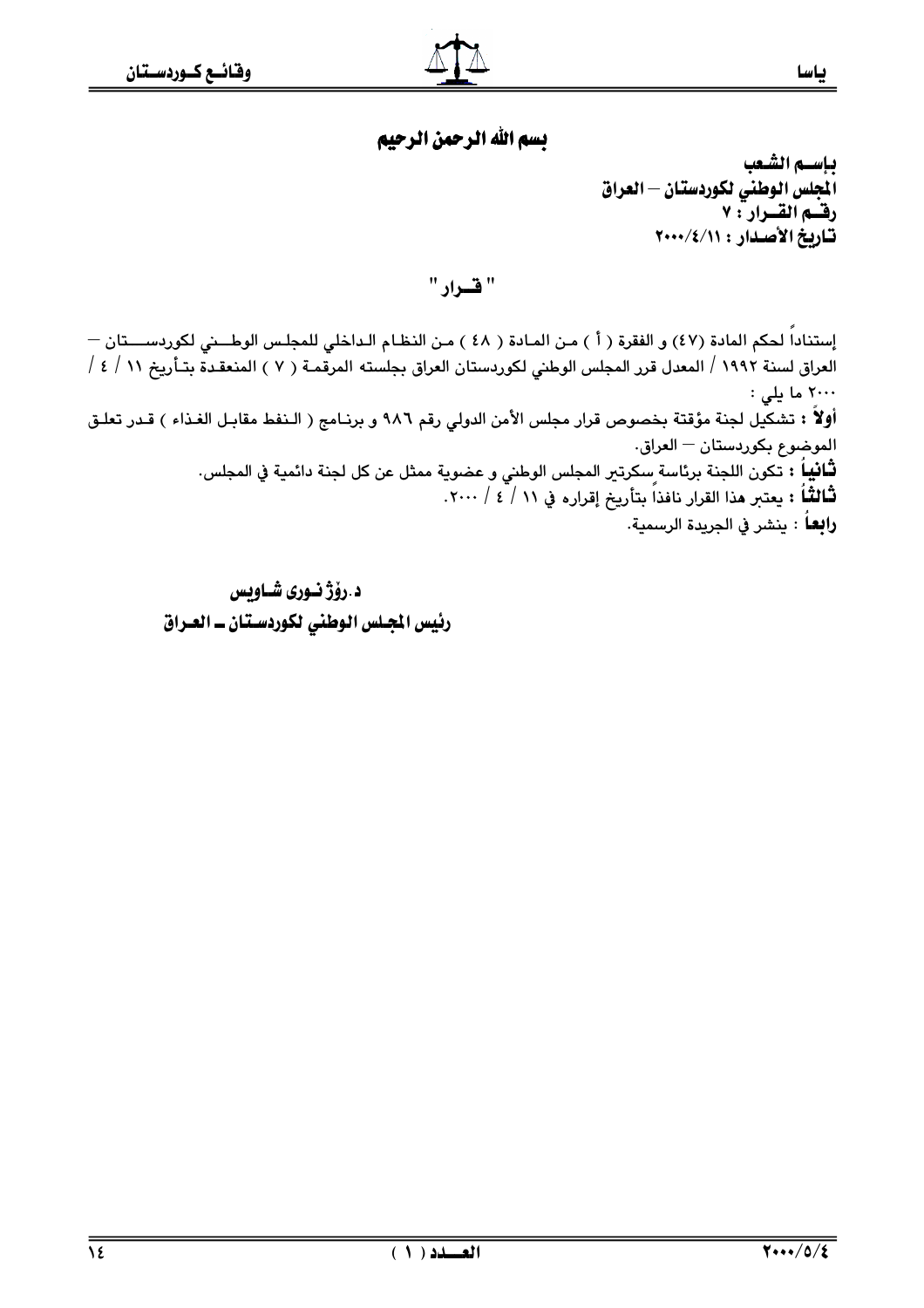## تعليمات رقم /١ لسنة ١٩٩٩

## تعليمات تنفيـــذ قـانـــون الغـابــات في افـليم كــوردســـتـان

إســـتناداً الى الـــصلاحية المخولـــة لنـــا بموجـــب الفقـــرة /١ مـــن المـــادة الثالثـــة مـــن قـــانون وزارة الزراعـة والري لآقليم كوردستان رقم/١٠ لسنة ١٩٩٢، قررنا إصدار التعليمات الآتية:

#### المادة الاولى:

- يقصد بالتعابير الآتية المعانى المبينة أزاءها:
- ١) **الوزبر :** وزير الزراعة والري لآقليم كوردستان .
	- ٢) **المدير العام:** مدير عام الزراعة في المحافظات.
- ٣) **موظــف الغابــات :** كــل شــخص يعينـــه مــدير عــام الزراعـــة ويكلــف بالأشـــراف علـــى الغابـــات وصبانتها وكل ما يتعلق بها.
	- ٤) ا**لغانسة** : كسل أرض تنمسو فيهسا أو تسميلح للنمسو كثيفيا أشسحاراً خسشيبة كسيبيرة كانست أم

قانون الغايات رقم ٧٥ لسنة ١٩٥٥.

#### المادة الثانية :

لمدير العـام الـسيطرة علـى نقـل الأخـشاب والفحـم ومنتوجـات الغابـات الأخـري وأصـدار الأجـازات اللازمــة بذلك ومنعها منعاً باتاً بتخويل من الوزير.

#### المادة الثالثة :

للوزير أن يخفض لأغراض النفع العام ببيان يصدره أسعار بيع أشجار المشاتل.

## المادة الرابعة :

لايجوز لأحد أن يأتي في الغابة فعلاً من الأفعال التالة أو يتسبب في الاتيان بها :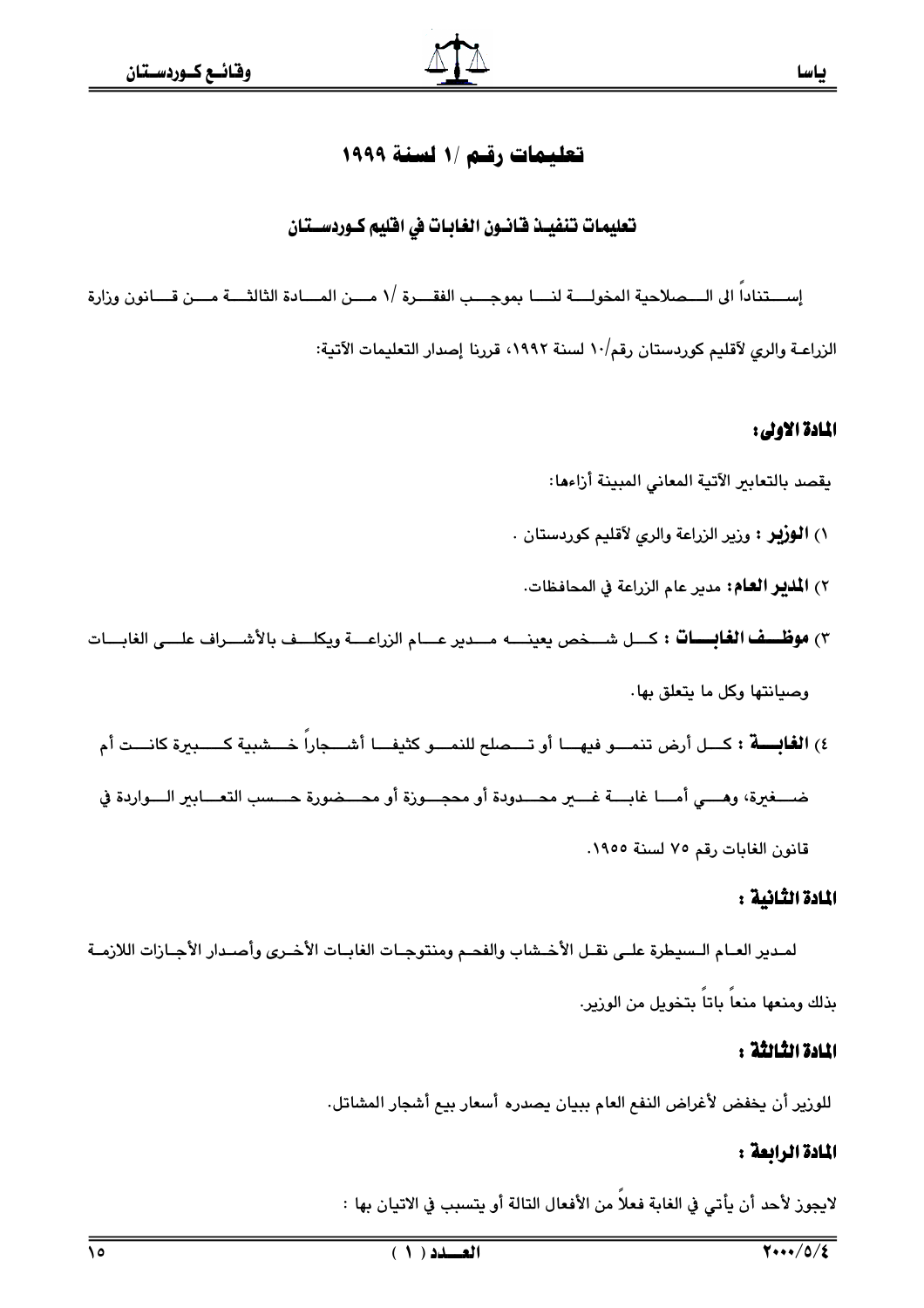- احراق الشجرة أو قشر لحائها أو أوراقها الحاق أي ضرر فيها .  $\cdot$ 
	- احراق الحشيش والعشب و أضرام النار فيها.  $\cdot$ ٢
- حفر التربة أو شقها أو قلبها أو زرعها أو فلاحتها أو جنى نتاجها.  $\cdot$ ٣
- أقامة سد أو حاجز على نهر أو جدول يمر في الغابة أو تبديل جريانه بأي وجه كان.  $\cdot$  ٤
	- السكن أو تشييد البناء الا يموافقة الوزير.  $\cdot$  0
	- الضرر بعلاقة الحدود أو السياج أو الجدار أو المنشآت المقامة في الغابة.  $\cdot$

#### المادة الخامسة :

لايجوزأن تؤخذ منتوجات غابة أو ترعى المواشى فيها الا بأجازة صادرة من وزير الزراعة والرى.

#### المادة السادسة :

اذا شبت نار في غابة لموظف الغابات الاستعانة بكل شخص ذكر لايقل عمره عن الساسة عشر من أجل أطفاء الحريق ولا بيعد عن الحريق بأكثر من ثلاثة كبلومترات.

#### المادة السابعة :

كل من خالف حكما من أحكام هذه التعليمات و بالاخص المـــادة (٤) يحال الى المحاكم المختـصة لاتخـاذ الأجـراءات القانونية بحقه.

#### المادة الثامنة :

للمدير العام أو من يخوله حجز نتاج الغابـة و الأدوات ووسـائط النقـل والأحتفـاظ بهـا لحـين صـدور حكـم مـن المحكمـة المختصة بشأن التصرف بها اذا كان لديه ما يحمله على الاعتقاد بأنها تستعمل في احداث الاضرار بالغابـة أو اسـتغلالها أو الانتفاع بها خلافا لهذه التعليمات.

#### المادة التاسعة :

لموظفي الغابات أن يدخلوا أي مكان في المحلات التي لايكون فيها حـاكم عـدا دور الـسكن للبحـث عـن منتوجـات غابـة يشتبه بوجودها على أن يستصحبوا معهم أحد رجال قوى الآمن الداخلي و مختارا و شخصىن من سكنه المنطقة.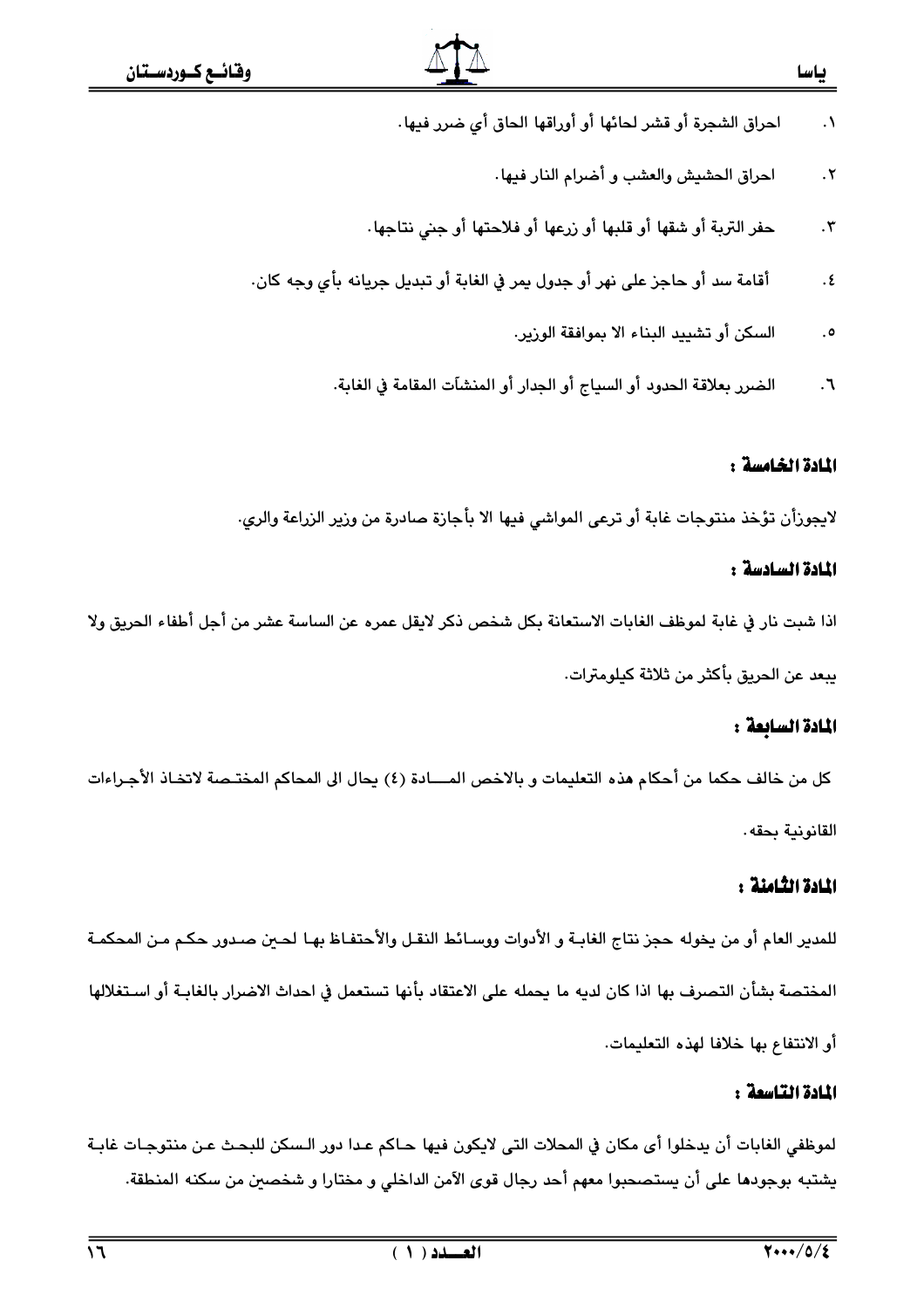#### المادة العاشرة :

تحسب نفقات حفظ المواد و الادوات و الحيوانات ووسـائط النقـل المحجـورة علـى حـساب مـرتكبي المخالفـة مهمـا كانت نتائج التحقيق و المحاكمة.

## المادة الحادية عشرة :

لموظفى الغابات أو أي فرد من قوى الآمن الداخلي و المختاريين صلاحية القاء القبض بلا أمر تحريري على كل شخص يشتبه بأنه أرتكب مخالفة منصوص عليها في هـذه التعليمـات وان يـصحبه الى أقـرب مركـز للـشرطة. و لــه أن يطلب من الشخص المشتبه به كفالة شخصية بالحضور في المكان والوقت المطلوب حضوره فيهـا كمـا لـه طلـب تعهـد منه بأن لاتصدر منه مخالفة لهذه التعليمات.

# المادة الثانية عشرة :

تؤخذ أحكام القانون رقم ٧٥ لسنة ١٩٥٥ بنظر الاعتبـار عنـد تطبيـق هـذه التعليمـات مـم تكييـف أحكامهـا مـم الظروف الراهنة لآقليم كوردستان.

#### المادة الثالثة عشرة :

تقوم المديرية العامة للخدمات الزراعية بمهامها الموكولة اليها فيما يخص شؤون الغابات في أقليم كوردستان.

## وزبستسر الزراعة والسرى لأفليم كتودستتان